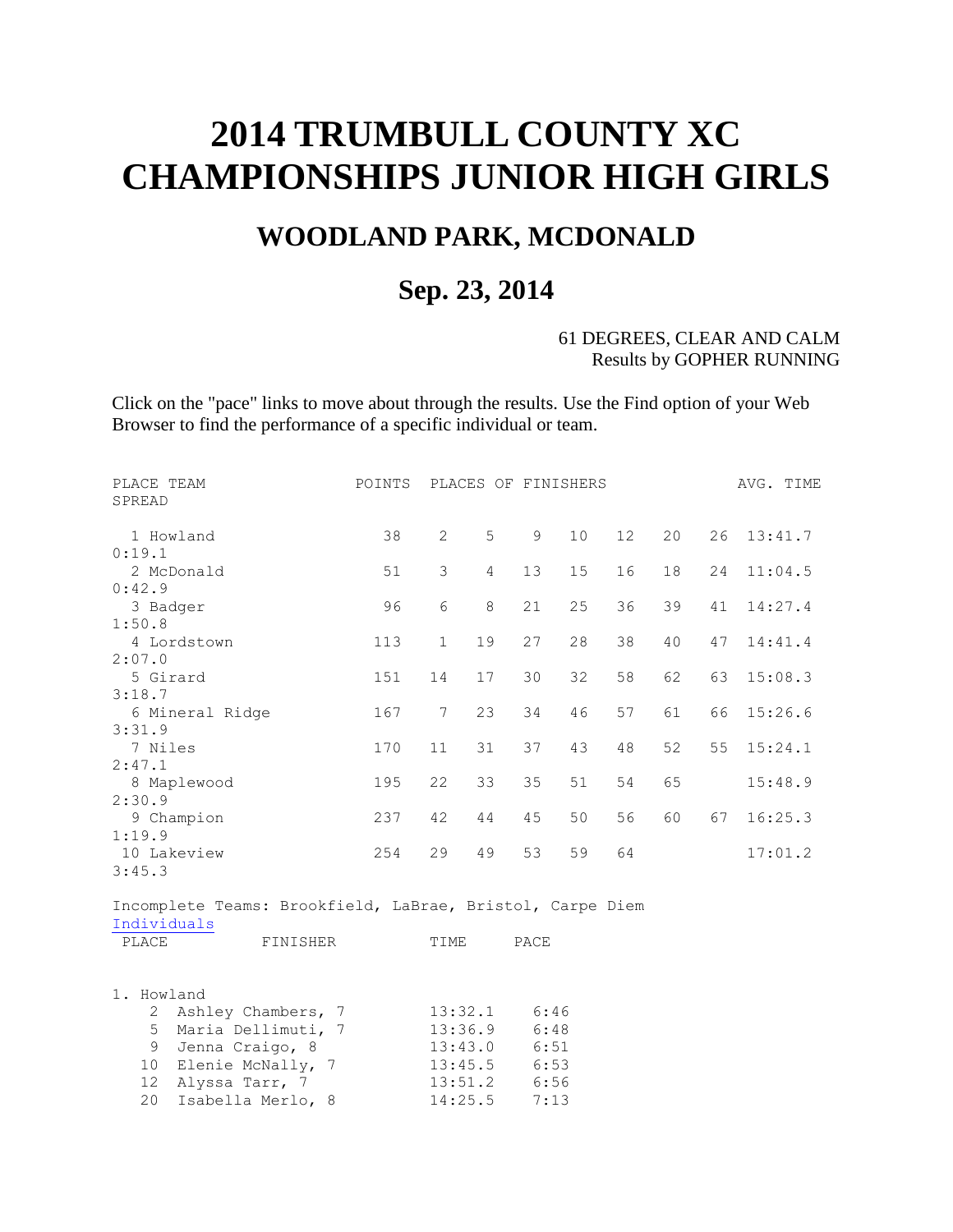26 Isabelle Daniels, 8 15:00.1 7:30 Total Time =  $1:08:28.5$  Total Places = 38 2. McDonald 3 Bella Wolford, 7 13:32.2 6:46 4 Janessa Martinelli, 7 13:34.2 6:47 13 Sela Jones, 7 0 15 Anna Guerra, 7 14:01.2 7:01 16 Grace Kawecki, 7 14:15.0 7:07 18 Sophie Klase, 7 14:24.0 7:12 24 Olivia Perry, 8 14:51.4 7:26 Total Time =  $55:22.5$  Total Places =  $51$ 3. Badger 6 Miranda Stanhope, 7 13:38.1 6:49 8 Reanna Douglas, 8 13:42.9 6:51 21 Lauren Penn, 8 14:34.8 7:17 25 Lauryn Hamilton, 7 14:52.3 7:26 36 Rebecca Litz, 7 15:28.8 7:44 39 Allison Philbrick, 8 15:37.6 7:49 41 Lydia Manes, 8 15:45.3 7:53 Total Time =  $1:12:16.9$  Total Places =  $96$ 4. Lordstown 1 Lexie Ensign, 7 13:24.9 6:42 19 Lexi Phillips, 8 14:24.8 7:12 27 Mia Cuckovich, 7 15:02.3 7:31 28 Amanda Romain, 8 15:03.0 7:31 38 Olivia Faler, 7 15:31.8 7:46 40 Jessica Wilk, 8 15:38.9 7:49 47 Autumn Gettings, 8 16:27.2 8:14 Total Time =  $1:13:26.6$  Total Places = 113 5. Girard 14 Morganne Carpenter, 8 13:54.2 6:57 17 Nicole Chalker, 7 14:20.3 7:10 30 Katie Sharples, 8 15:05.1 7:33 32 Jules Singer, 7 15:08.8 7:34 58 Bethany Hoid, 7 17:12.9 8:36 62 Amber Fry, 8 17:45.5 8:53 63 Emma Howells, 8 18:34.3 9:17 Total Time =  $1:15:41.2$  Total Places =  $151$ 6. Mineral Ridge 7 Hannah-Abigail Toth, 8 13:40.8 6:50 23 Natalie Bacak, 7 14:38.3 7:19 34 Sarah Pezzenti, 8 15:16.7 7:38 46 Lizzy Panic, 7 16:24.3 8:12 57 Tara Elliott, 7 17:12.7 8:36 61 Alivia Miller, 7 17:41.7 8:51 66 Stacey Pezzenti, 7 19:24.9 9:42 Total Time =  $1:17:12.7$  Total Places = 167 7. Niles 11 Hailey Zelinsky, 8 13:48.3 6:54 31 Elena Gioiello, 8 15:05.9 7:33 37 Sarah Bier, 7 15:30.3 7:45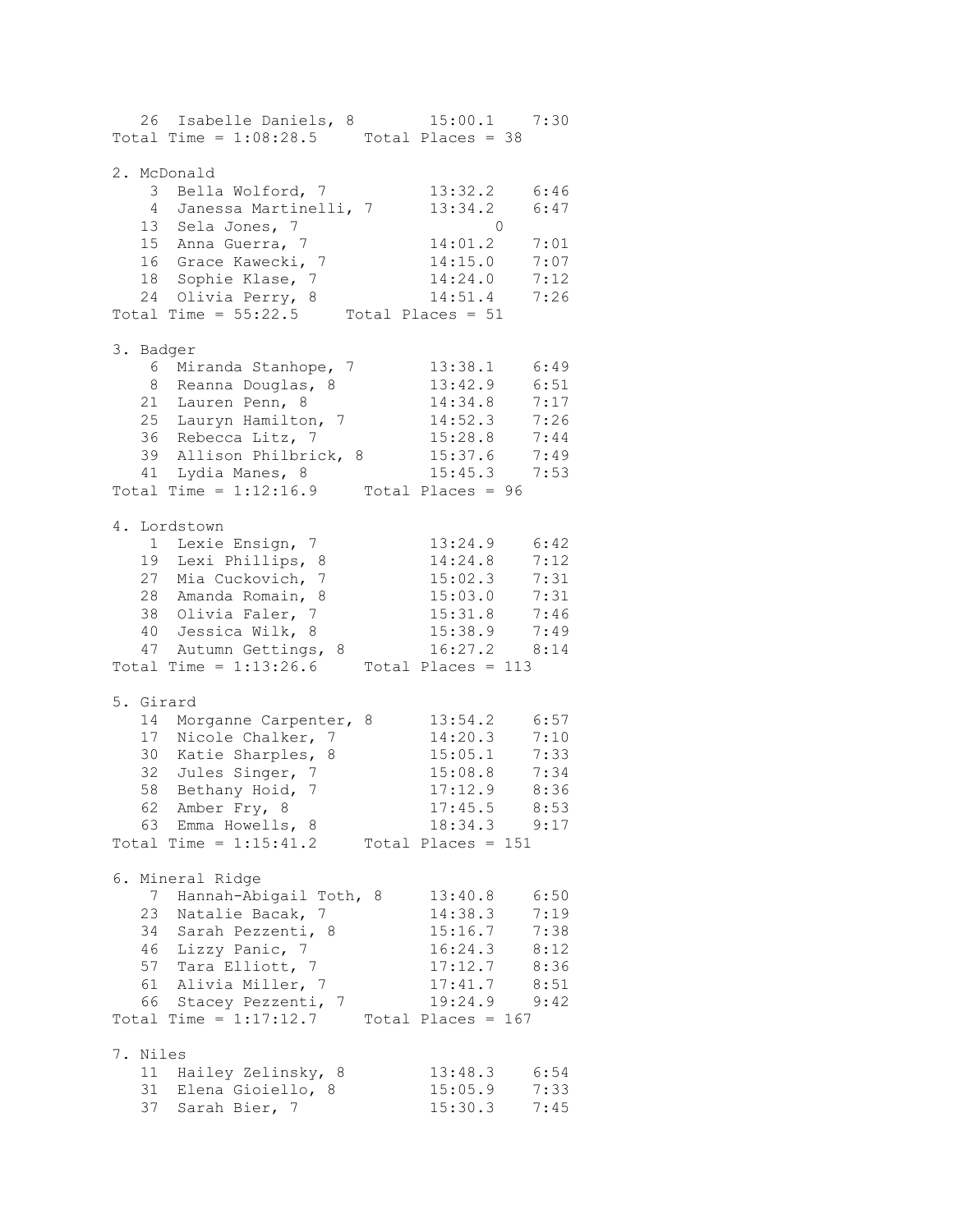|             |                      | 43 Emily Petillo, 7<br>48 Julia Bonneau, 8<br>52 Christina Matland, 7 16:55.9 8:28<br>55 Hannah Zucco, 8<br>Total Time = $1:17:00.4$ Total Places = 170                                                                               | 16:00.8 8:00<br>$16:35.3$ 8:18<br>$17:07.5$ 8:34                                                                         |         |         |      |                |  |
|-------------|----------------------|---------------------------------------------------------------------------------------------------------------------------------------------------------------------------------------------------------------------------------------|--------------------------------------------------------------------------------------------------------------------------|---------|---------|------|----------------|--|
|             | 8. Maplewood         | 22 Isabella Kellar, 7 14:36.3 7:18<br>33 Heidi Stiffler, 8 15:13.0 7:36<br>35 Brianna Starcher, 7<br>51 Sydney Morris, 7<br>54 Emily Kohlmorgan, 7 17:07.2 8:34<br>65 Grace Watkins, 8<br>Total Time = $1:19:04.6$ Total Places = 195 | $15:17.3$ 7:39<br>$16:50.9$ 8:25<br>19:21.2 9:41                                                                         |         |         |      |                |  |
| 9. Champion |                      | 42 Lyndsey Davis<br>44 Kierra Jones<br>44 Kierra Jones<br>45 Sydney Huffman<br>50 Madison Hoopes<br>56 Eva Sparks<br>60 Hannah Meadows<br>67 Megan Crevier<br>Total Time = $1:22:06.3$ Total Places = 237                             | 15:48.1 7:54<br>16:01.4 8:01<br>$16:21.1$ $8:11$<br>$16:47.9$ 8:24<br>$17:07.9$ 8:34<br>$17:37.3$ $8:49$<br>19:41.4 9:51 |         |         |      |                |  |
|             | 10. Lakeview<br>TEAM | 29 Athena Anastasiadas, 8 15:04.2 7:32<br>49 Joy Lewis, 8<br>53 Savanna Means, 7<br>59 Sarah Lynch, 7<br>64 Beatrice Titus, 8<br>Total Time = $1:25:05.8$ Total Places = 254<br>PLACE SCORE FINISHER                                  | $16:44.1$ 8:22<br>$16:58.7$ 8:29<br>$17:29.5$ 8:45<br>$18:49.5$ 9:25                                                     |         |         |      | TIME PACE TEAM |  |
| Top         |                      |                                                                                                                                                                                                                                       |                                                                                                                          |         |         |      |                |  |
| 1           | 1                    | Lexie Ensign, 7                                                                                                                                                                                                                       |                                                                                                                          | 13:24.9 |         | 6:42 | Lordstown      |  |
| 2           | 2.                   | Ashley Chambers, 7                                                                                                                                                                                                                    |                                                                                                                          | 13:32.1 |         | 6:46 | Howland        |  |
| 3           | 3                    | Bella Wolford, 7                                                                                                                                                                                                                      |                                                                                                                          | 13:32.2 |         | 6:46 | McDonald       |  |
| 4           | 4                    | Janessa Martinelli, 7                                                                                                                                                                                                                 |                                                                                                                          | 13:34.2 |         | 6:47 | McDonald       |  |
| 5           | 5                    | Maria Dellimuti, 7                                                                                                                                                                                                                    |                                                                                                                          | 13:36.9 |         | 6:48 | Howland        |  |
| 6           | 6                    | Miranda Stanhope, 7                                                                                                                                                                                                                   |                                                                                                                          |         | 13:38.1 | 6:49 | Badger         |  |
| 7           | 7                    | Hannah-Abigail Toth, 8                                                                                                                                                                                                                |                                                                                                                          | 13:40.8 |         | 6:50 | Mineral Ridge  |  |

<span id="page-2-0"></span>8 8 Reanna Douglas, 8 13:42.9 6:51 Badger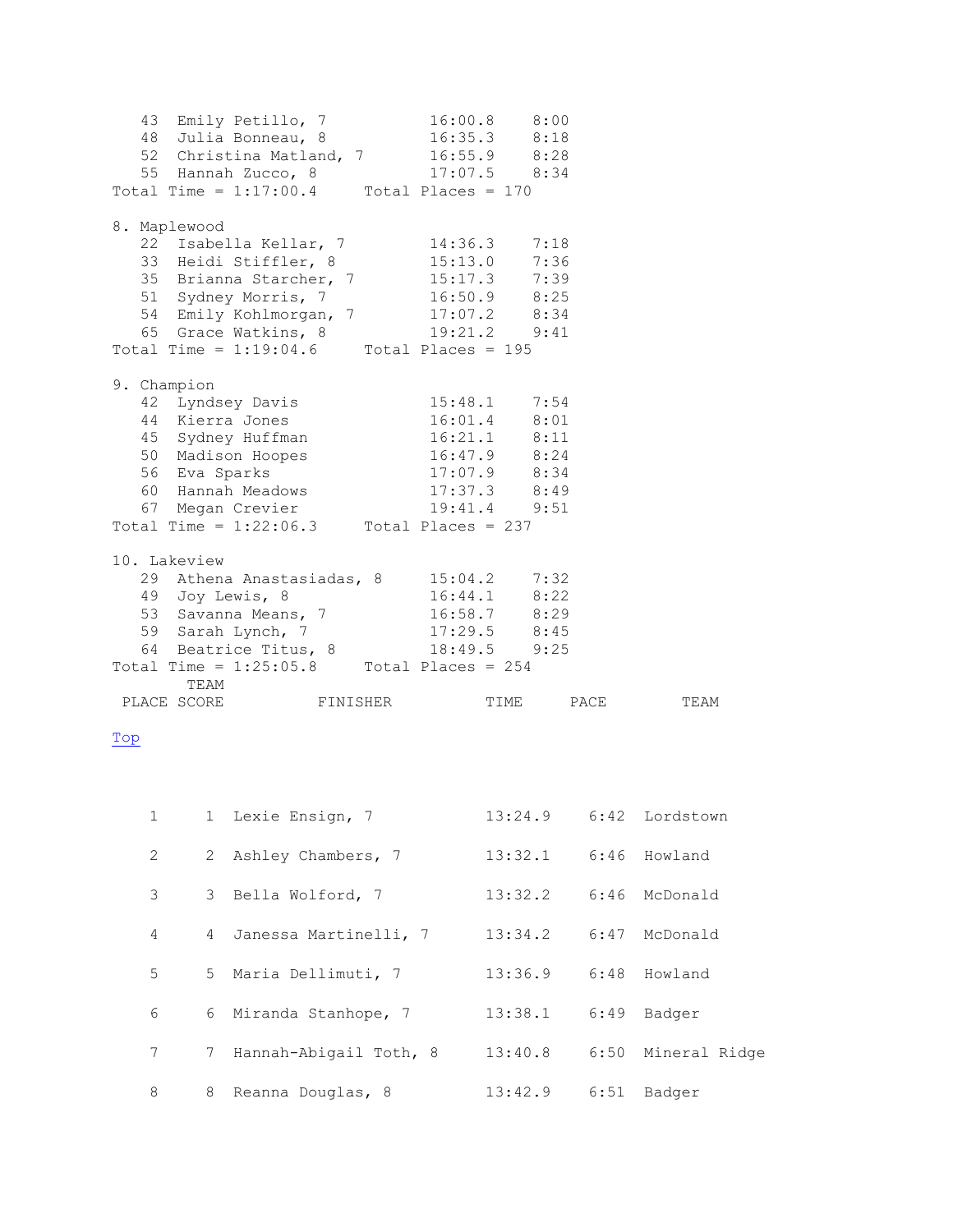| 9  |    | 9 Jenna Craigo, 8     | 13:43.0  |          | 6:51 Howland |
|----|----|-----------------------|----------|----------|--------------|
| 10 | 10 | Elenie McNally, 7     | 13:45.5  |          | 6:53 Howland |
| 11 | 11 | Hailey Zelinsky, 8    | 13:48.3  |          | 6:54 Niles   |
| 12 |    | 12 Alyssa Tarr, 7     | 13:51.2  |          | 6:56 Howland |
| 13 |    | 13 Sela Jones, 7      | $\Omega$ | McDonald |              |
| 14 | 14 | Morganne Carpenter, 8 | 13:54.2  |          | 6:57 Girard  |

Pace: [7:00](#page-3-0) | [8:00](#page-3-1) | [9:00](#page-4-0) | [10:00](#page-4-1) | [11:00](#page-5-0) | [12:00](#page-5-1) | Top

<span id="page-3-1"></span><span id="page-3-0"></span>

| 15 | 15 | Anna Guerra, 7                                   | 14:01.2 | 7:01 | McDonald      |
|----|----|--------------------------------------------------|---------|------|---------------|
| 16 | 16 | Grace Kawecki, 7                                 | 14:15.0 | 7:07 | McDonald      |
| 17 | 17 | Nicole Chalker, 7                                | 14:20.3 | 7:10 | Girard        |
| 18 | 18 | Sophie Klase, 7                                  | 14:24.0 |      | 7:12 McDonald |
| 19 | 19 | Lexi Phillips, 8                                 | 14:24.8 | 7:12 | Lordstown     |
| 20 | 20 | Isabella Merlo, 8                                | 14:25.5 |      | 7:13 Howland  |
| 21 | 21 | Lauren Penn, 8                                   | 14:34.8 | 7:17 | Badger        |
| 22 | 22 | Isabella Kellar, 7                               | 14:36.3 | 7:18 | Maplewood     |
| 23 | 23 | Natalie Bacak, 7                                 | 14:38.3 | 7:19 | Mineral Ridge |
| 24 | 24 | Olivia Perry, 8                                  | 14:51.4 | 7:26 | McDonald      |
| 25 | 25 | Lauryn Hamilton, 7                               | 14:52.3 | 7:26 | Badger        |
| 26 | 26 | Isabelle Daniels, 8                              | 15:00.1 | 7:30 | Howland       |
| 27 | 27 | Mia Cuckovich, 7                                 | 15:02.3 | 7:31 | Lordstown     |
| 28 | 28 | Amanda Romain, 8                                 | 15:03.0 | 7:31 | Lordstown     |
| 29 | 29 | Athena Anastasiadas, 8                           | 15:04.2 |      | 7:32 Lakeview |
| 30 | 30 | Katie Sharples, 8                                | 15:05.1 |      | 7:33 Girard   |
| 31 | 31 | Elena Gioiello, 8                                | 15:05.9 |      | 7:33 Niles    |
| 32 | 32 | Jules Singer, 7                                  | 15:08.8 | 7:34 | Girard        |
| 33 |    | Makayla Dahman, 8                                | 15:10.1 | 7:35 | Howland       |
| 34 | 33 | Heidi Stiffler, 8                                | 15:13.0 | 7:36 | Maplewood     |
| 35 |    | Lydia Walls, 8                                   | 15:13.5 | 7:37 | Howland       |
| 36 |    | Lexi Readman, 7                                  | 15:15.6 | 7:38 | Howland       |
| 37 | 34 | Sarah Pezzenti, 8                                | 15:16.7 | 7:38 | Mineral Ridge |
| 38 | 35 | Brianna Starcher, 7                              | 15:17.3 | 7:39 | Maplewood     |
| 39 |    | Corrine Daniels, 7                               | 15:22.5 |      | 7:41 Howland  |
| 40 | 36 | Rebecca Litz, 7                                  | 15:28.8 | 7:44 | Badger        |
| 41 | 37 | Sarah Bier, 7                                    | 15:30.3 | 7:45 | Niles         |
| 42 | 38 | Olivia Faler, 7                                  | 15:31.8 | 7:46 | Lordstown     |
| 43 | 39 | Allison Philbrick, 8                             | 15:37.6 | 7:49 | Badger        |
| 44 | 40 | Jessica Wilk, 8                                  | 15:38.9 | 7:49 | Lordstown     |
| 45 |    | Madelyn Kinkade                                  | 15:41.3 | 7:51 | Carpe Diem    |
| 46 | 41 | Lydia Manes, 8                                   | 15:45.3 | 7:53 | Badger        |
| 47 | 42 | Lyndsey Davis                                    | 15:48.1 | 7:54 | Champion      |
| 48 |    | Madison McClain, 7                               | 15:54.1 | 7:57 | Howland       |
|    |    |                                                  |         |      |               |
|    |    | Pace: 7:00   8:00   9:00   10:00   11:00   12:00 |         |      | Top           |
| 49 | 43 | Emily Petillo, 7                                 | 16:00.8 | 8:00 | Niles         |
| 50 | 44 | Kierra Jones                                     | 16:01.4 | 8:01 | Champion      |
| 51 |    | Emily Reckard, 8                                 | 16:10.0 | 8:05 | McDonald      |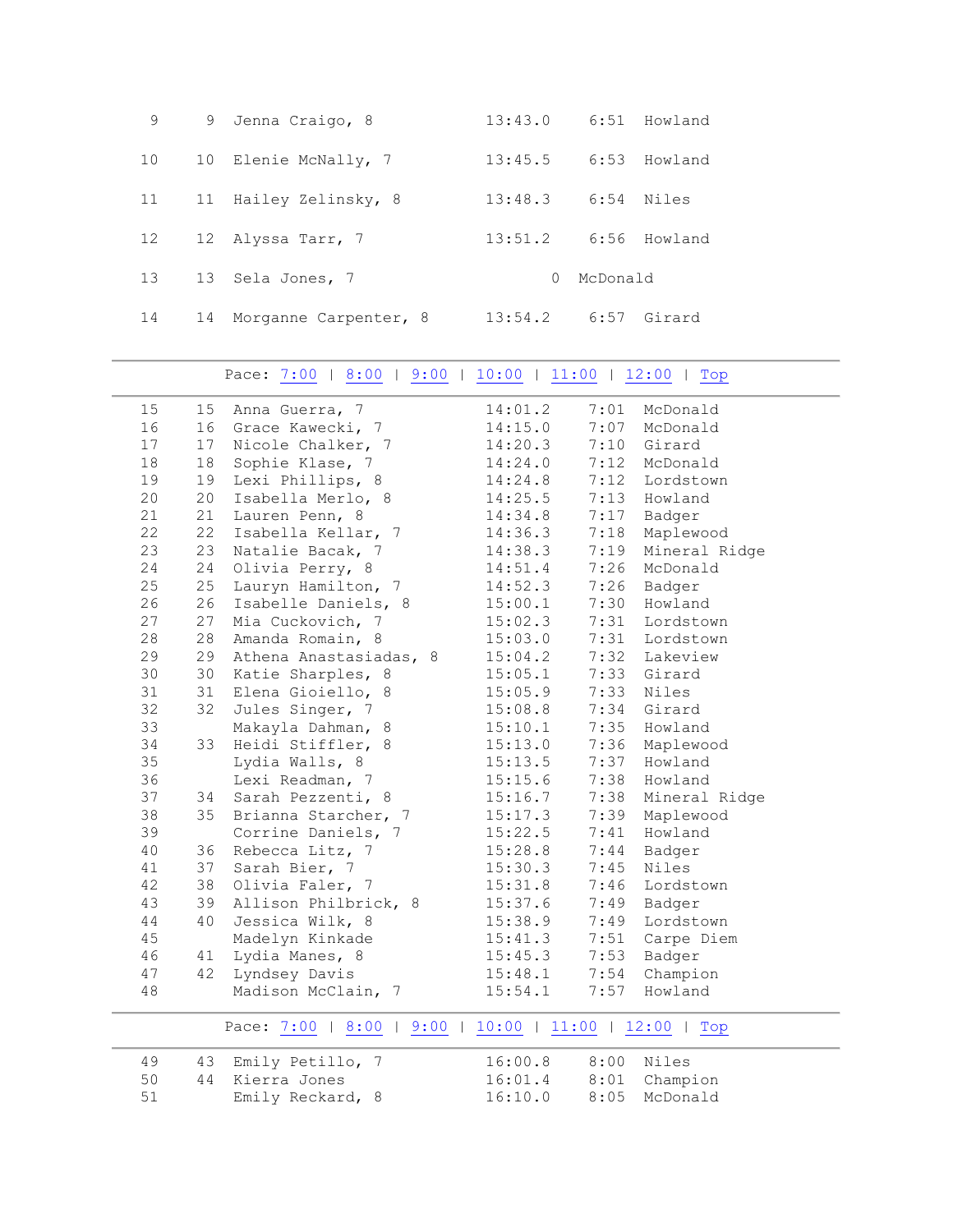| 52 |    | Gianna Mediati, 7        | 16:10.0                 | 8:05 | McDonald      |
|----|----|--------------------------|-------------------------|------|---------------|
| 53 |    | Lindsey Shrodek, 7       | 16:12.6                 | 8:06 | Howland       |
| 54 |    | Kiersten Tricker, 8      | 16:14.1                 | 8:07 | Badger        |
| 55 |    | MacKenzie Donaldson, 8   | 16:14.8                 | 8:07 | Badger        |
| 56 | 45 | Sydney Huffman           | 16:21.1                 | 8:11 | Champion      |
| 57 |    | Katie Donkers, 8         | 16:22.9                 | 8:11 | McDonald      |
| 58 | 46 | Lizzy Panic, 7           | 16:24.3                 | 8:12 | Mineral Ridge |
| 59 | 47 | Autumn Gettings, 8       | 16:27.2                 | 8:14 | Lordstown     |
| 60 |    | Elizabeth Gajski, 7      | 16:28.4                 | 8:14 | Howland       |
| 61 | 48 | Julia Bonneau, 8         | 16:35.3                 | 8:18 | Niles         |
| 62 | 49 | Joy Lewis, 8             | 16:44.1                 | 8:22 | Lakeview      |
| 63 |    | Rachel Slywczak, 8       | 16:46.2                 | 8:23 | Badger        |
| 64 | 50 | Madison Hoopes           | 16:47.9                 | 8:24 | Champion      |
| 65 | 51 | Sydney Morris, 7         | 16:50.9                 | 8:25 | Maplewood     |
| 66 | 52 | Christina Matland, 7     | 16:55.9                 | 8:28 | Niles         |
| 67 | 53 | Savanna Means, 7         | 16:58.7                 | 8:29 | Lakeview      |
| 68 |    | Courtney Holmes          | 17:04.7                 | 8:32 | Bristol       |
| 69 | 54 | Emily Kohlmorgan, 7      | 17:07.2                 | 8:34 | Maplewood     |
| 70 | 55 | Hannah Zucco, 8          | 17:07.5                 | 8:34 | Niles         |
| 71 | 56 | Eva Sparks               | 17:07.9                 | 8:34 | Champion      |
| 72 |    | Rachel Libert, 7         | 17:11.9                 | 8:36 | Niles         |
| 73 | 57 | Tara Elliott, 7          | 17:12.7                 | 8:36 | Mineral Ridge |
| 74 | 58 | Bethany Hoid, 7          | 17:12.9                 | 8:36 | Girard        |
| 75 |    | McKenzie Kilbourne, 8    | 17:17.0                 | 8:38 | McDonald      |
| 76 |    | Sarah Wareham, 7         | 17:20.2                 | 8:40 | Badger        |
| 77 |    | Mackenzie Sloan          | 17:21.9                 | 8:41 | Bristol       |
| 78 |    | Jessica Kelly, 8         | 17:23.7                 | 8:42 | Niles         |
| 79 |    | 59 Sarah Lynch, 7        | 17:29.5                 | 8:45 | Lakeview      |
| 80 | 60 | Hannah Meadows           | 17:37.3                 | 8:49 | Champion      |
| 81 | 61 | Alivia Miller, 7         | 17:41.7                 | 8:51 | Mineral Ridge |
| 82 |    | Lauren Miles, 7          | 17:42.3                 | 8:51 | Howland       |
| 83 | 62 | Amber Fry, 8             | 17:45.5                 | 8:53 | Girard        |
| 84 |    | Casia Mason, 7           | 17:45.7                 | 8:53 | Niles         |
| 85 |    | Riley Oneil, 7           | 17:51.7                 | 8:56 | Niles         |
|    |    | Pace: 7:00   8:00   9:00 | $10:00$   11:00   12:00 |      | Top           |
|    |    |                          |                         |      |               |

<span id="page-4-1"></span><span id="page-4-0"></span>

| 86  |    | Deena Statler, 7      | 18:00.4 | 9:00 | Lordstown          |
|-----|----|-----------------------|---------|------|--------------------|
| 87  |    | Annalise Mullins, 8   | 18:07.7 |      | 9:04 Lordstown     |
| 88  |    | Kristen Luoma, 7      | 18:20.3 | 9:10 | Badger             |
| 89  |    | Estonia Harris, 8     | 18:33.5 | 9:17 | LaBrae             |
| 90  | 63 | Emma Howells, 8       | 18:34.3 | 9:17 | Girard             |
| 91  |    | Kasey Sheridan, 7     | 18:37.1 |      | 9:19 Girard        |
| 92  |    | Katie Durkin, 7       | 18:46.3 |      | 9:23 Girard        |
| 93  |    | Caitlynne McMinn, 8   | 18:48.3 |      | 9:24 McDonald      |
| 94  | 64 | Beatrice Titus, 8     | 18:49.5 |      | 9:25 Lakeview      |
| 95  |    | Julia Williams, 8     | 19:00.3 |      | 9:30 McDonald      |
| 96  |    | Emille Bebech, 7      | 19:01.2 |      | 9:31 Brookfield    |
| 97  |    | Kristin McCauley, 8   | 19:09.8 |      | 9:35 Lordstown     |
| 98  | 65 | Grace Watkins, 8      | 19:21.2 | 9:41 | Maplewood          |
| 99  | 66 | Stacey Pezzenti, 7    | 19:24.9 |      | 9:42 Mineral Ridge |
| 100 |    | Mia Mowatt-Larssen, 8 | 19:27.1 |      | 9:44 Howland       |
| 101 | 67 | Megan Crevier         | 19:41.4 | 9:51 | Champion           |